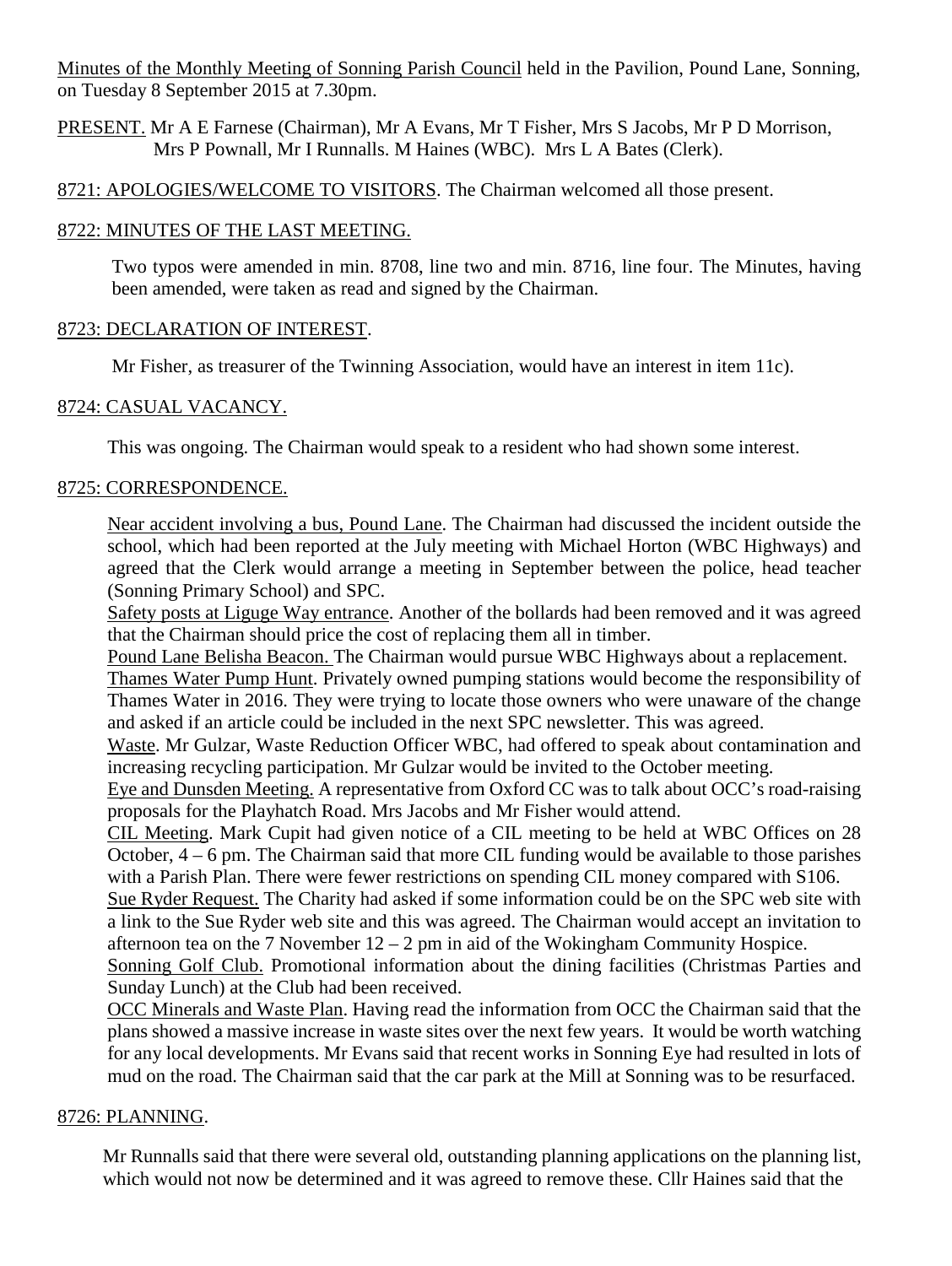## 8726: PLANNING (Cont'd).

developers were waiting for WBC to make a decision on August Field and Acre Field but were running out of patience. Mr Runnalls said that the gap in the Golf Club hedge, left after the Oak tree had been removed, had been opened up further over the bank holiday weekend. Mr Runnalls had spoken to Kelly Noviss (Tree Officer WBC), who had visited the site. Unfortunately there was no proof as to who had carried out the work and the Golf Club had knew nothing about it. There was an application to install lighting on the Berkshire Sports Ground and Mr Barker had asked to speak to a Councillor about the proposal. Cllr Haines said that the Golf Club had not sought pre-application advice before submitting their application for 17 dwellings on the Golf Club land. There had been a lot of objections to the proposal, including no need for additional housing and this would fill in an important green space between Sonning and Woodley. WBC had also asked for a full safety survey, as golf balls were already going into existing gardens and were a hazard. Mr Runnalls said that if a tree with a TPO on it was removed the landowner was required to replace it and added that land adjoining the Golf Club on the A4 boundary had been sold.

**The following applications were on going:** South Lodge Sonning Lane (F/2014/1832): Acre Field, Charvil Lane (F/2015/0235): August Field and Acre Field Charvil Lane (F/2015/0354). 29 Sonning Meadows (F/2014/2444): The Great House at Sonning (F/2015/0283): 32 Sonning Meadows (F/2015/0848):

**The following applications had been approved**: 51 West Drive (**150116**): Dennisholme (**150314**) **The following applications had been refused**. There were no refusals.

**The following new applications had been received**. Sonning Golf Club (**150098**) Outline application for the erection of 17 dwellings with associated highway works, public open space and landscaping.(Access and layout to be considered): 2 Seagrave Close (**152012**) Erection of a single storey rear extension to dwelling to form an orangery, and the erection of a white PVCu verandah to rear of dwelling: 9 Glebe Lane (**152000**) Proposed erection of single storey front and rear extensions to dwelling: 15 Sonning Meadows (**152290**) Prior approval of the erection of a single storey rear extension, which would extend beyond the rear wall of the original house by 4.75 metres, for which the maximum height would be 4.0 metres and the height of the eaves 3.0 metres: Berks County Sports Club Sonning Lane (**152174**). Full application to replace walkover pathway lights and bollards with 5no galvanised lamp posts: The Great House at Sonning (15216). Full application for the proposed erection of a canopy to restaurant terrace: The Great House (**152129**). Application for a non-material amendment to planning consent F/2015/0333 to allow minor amendments to the porch, main entrance and terrace steps: 20 Old Bath Road (**150735**)*.* Two storey front and rear extensions, single storey front and rear extensions, to include alteration of roof space to additional habitable accommodation, erection of low level wall and railings.

### 8727: CONSERVATION AREA ASSESSMENT.

There was no update and the Clerk agreed to contact the Conservation Officer, Giles Stephens.

# 8728: QUESTIONS FOR BOROUGH COUNCILLOR.

The Chairman asked about the damaged light on the Belisha Beacon in Pound Lane and Cllr Haines said that WBC were already aware of the damaged one on the A4. Mr Fisher asked if there was any progress on the third bridge. Cllr Haines said the new traffic study was under way and was being paid for jointly by WBC, Reading BC and Oxon CC. Oxon were firmly against the idea and everything had gone very quiet. Rob Wilson, MP, Theresa May, MP, and John Howell MP, were all in favour of the bridge as were the local councils, WBC, RBC and West Berkshire. Mrs Jacobs said there had been some mention of the effect the new bridge would have on Caversham, what effects would there be. Cllr Haines said that traffic coming off the A329M would be able to access Caversham more easily. The likely cost of the project was in the region of £100M. Mr Evans said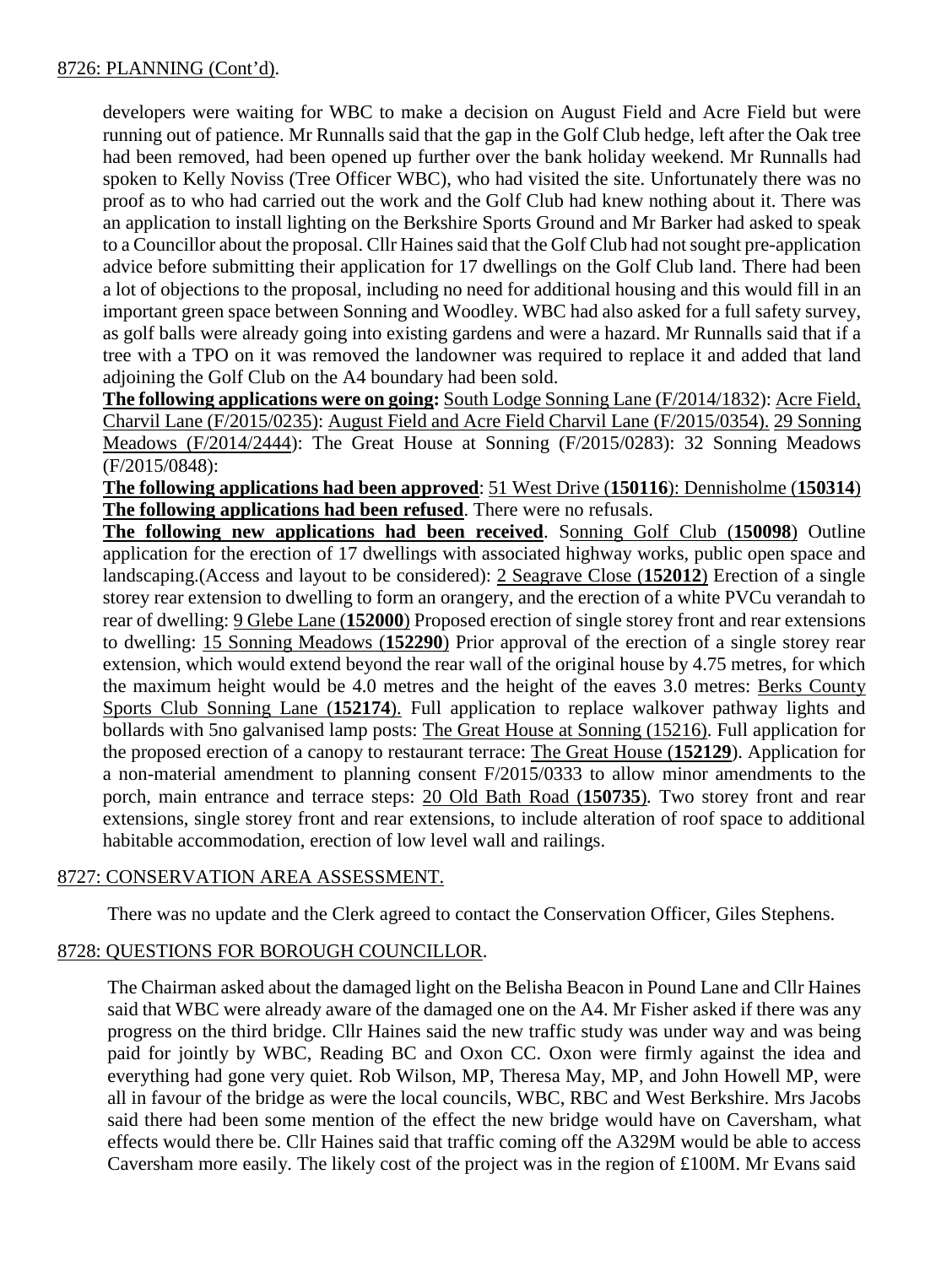# 8728: QUESTIONS FOR BOROUGH COUNCILLOR) Cont'd).

that WBC had been quick to remove the tree that was growing close the telephone wires. Mr Morrison said that a similar problem in Thames Street had resulted in his telephone line, and that of his neighbour, being cut off for some time, the cause had been trees breaking the cable. Mr Runnalls said that a large branch had fallen off a tree from the Shelvingstone garden. The Chairman asked how WBC were managing. Cllr Haines said that they had to find savings of £6M and their budget would be cut again in 2016/17. Although Wokingham were the lowest subsidised authority in the country they had not increased their council tax for 2015/16 but they were likely to in 2016/17 but this would be limited by the Government to 2%. Wokingham had teamed up with West Berkshire for Care Services. Mr Fisher asked if there was anyone at WBC who could prepare a drainage plan for the Parish Council's water scheme on the recreation ground. Cllr Haines said that WBC dealt with highways but he was not aware that they dealt with private land, he would check but they had a very restricted budget. Cllr Haines said that he was aware that Sonning drains were inadequate and thought WBC would be reluctant to allow additional water from the field to drain into the system.

## 8729: PARISHIONER QUESTIONS.

There were no questions.

### 8730: WEB SITE.

There was no update. Mr Runnalls said that a parishioner had said that the web site was not up to date and agreed to find out exactly what he was referring to.

### 8731: FINANCE.

- a) Report, The Clerk had circulated a report, which was noted.
- b) Twinning Present. The Chairman said that he would ask Mr Doyle about the tapestry again. Mr Runnalls had been unable to locate anything similar. Cllr Haines suggested a series of photographs of Sonning or the video of Sonning Eye during the flooding. It was agreed that these were all good ideas and if the tapestry were not available he would follow up on the photograph possibilities. Following discussion Mr Evans proposed spending up to £100, Mr Morrison seconded and this was unanimously approved.
- c) Payment of Accounts.

The Chairman proposed paying the following payments (July and August), Mr Fisher seconded and these were unanimously approved.

July

| C. C. Gilson - Internal Audit           | 45.00   |
|-----------------------------------------|---------|
| Sonning Landscapes - Mow Rec. x 2       | 56.00   |
| Sonning Landscapes - Mow Wharf x 2      | 56.00   |
| Henley Landscapes - Mow Outfield x 2    | 120.00  |
| Henley Landscapes - Mow Field           | 240.00  |
| Mr K Trimmings - Litter (June)          | 145.83  |
| Quadron - Dog Bins                      | 85.00   |
| Tony Thorpe Associates - CAA            | 1000.00 |
| Henley Contracting - Playground fencing | 2202.00 |
| Dyno-Rod – Pavilion Drains              | 180.00  |
|                                         | 4129.83 |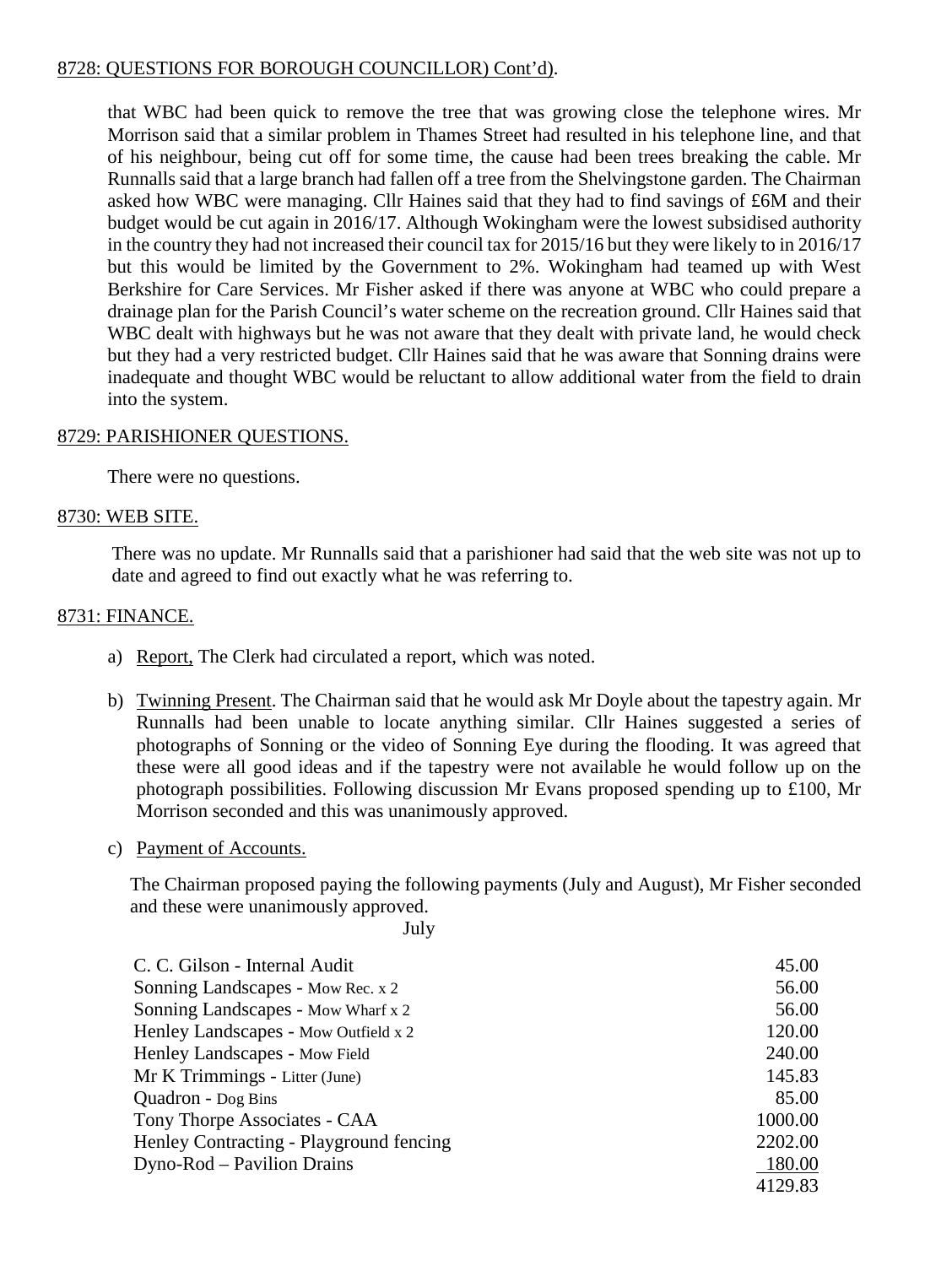#### August

| $Mr K$ Trimmings – Litter July                    | 145.83  |
|---------------------------------------------------|---------|
| Sonning Scarecrows – Refund of VAT on Palmer Pump | 582.14  |
| $SSE - St.$ Light Energy                          | 727.50  |
| Henley Landscapes – Mow Field                     | 240.00  |
| Henley Landscapes – Mow Outfield                  | 60.00   |
| Henley Landscapes – Mow Field                     | 480.00  |
| Henley Landscapes – Mow Outfield                  | 60.00   |
|                                                   | 2295.47 |

- d) New Signatories. As Mr Morrison was now the treasurer he proposed that he became a signatory, this would be advantageous particularly at holiday times. The process would remain the same with any two of four signatures required for cheque signing. Mr Runnalls seconded and this was unanimously approved. Mr Morrison would complete the mandate forms and arrange for the Chairman, Mrs Pownall, Mr Runnalls and himself to sign where appropriate.
- e) Mandate for Internet Banking. Mr Morrison proposed that a new mandate be signed in order to have internet banking, this would be access only and business would not be undertaken on-line. Mr Fisher seconded and it was unanimously resolved that:
- 1. It is in the Sonning Parish Council's interest to apply for electronic banking
- 2. The nominated individuals (Mr Morrison and the Clerk) ware authorised to apply for and register for electronic banking on behalf of Sonning Parish Council and to accept the relevant Terms and Conditions for Mobile Services (as amended from time to time) for and on behalf of Sonning Parish Council.
- 3. The Sonning Parish Council agrees to be bound by any relent terms and Conditions for Mobile Services (as amended from time to time).

The Chairman and Clerk signed the form to confirm that the above was an accurate statement of what was agreed at the meeting.

# 8732: HIGHWAYS.

Mr Evans said that there had been comments from parishioners about the overgrown verge in Charvil Lane (outside August Field). The Chairman would speak to Graham Barnwell about this. Cllr Haines said that verges were cut once a year.

Cllr Haines said that WBC were now operating the Microsoft CRM scheme so Cllr Haines would receive a copy of any Councillor/parishioner logging in to report a problem copy and, as Chairman of SPC, Mr Farnese would also receive notifications. The My Council service had also been updated. The new app could record the location of the mobile phone used, and log the reported complaint, together with the photograph so it could be dealt with. Cllr Haines said that Mr Etherington had submitted some excellent photographs showing the flooded drain in Pound Lane with his objection to the Golf Club application. The Chairman said that Mr Collier had trimmed the overgrowth obscuring the lights in Pound Lane. The Chairman said that one of the footway lights on the bridge had been damaged beyond repair, probably by lorries, SEC said that it would need to be replaced at a cost of approximately £200.

### 8733: RECREATION AND ENVIRONMENT W.G.

a) Report. Mrs Pownall said that the Great House had some chairs to dispose of and had given them to SCC. Mrs Pownall had checked out LED lights for the Pavilion but they would need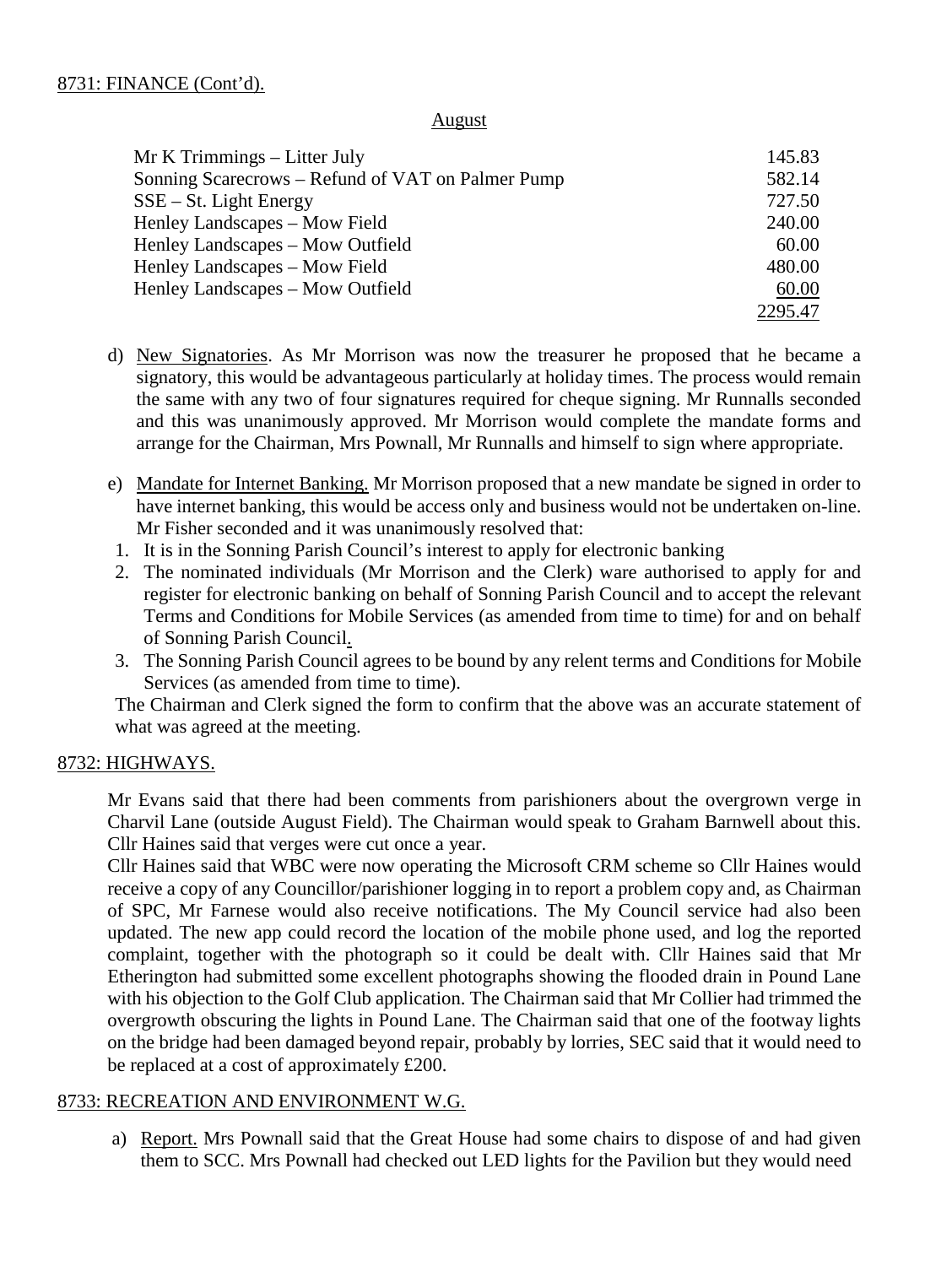# 8733: RECREATION AND ENVIRONMENT W.G (Cont'd).

- b) transformers. There was some concern over the safety of these lights and Mrs Pownall agreed to get quotes from an electrician. Usage of the junior football pitch outside the Pavilion had caused a lot of damage the previous season and it had been suggested that it should be moved for the 2015/16 season to allow the pitch to 'rest'. The Clerk would try to arrange for the Charvil FC Chairman to meet up to discuss this with the SCC Chairman and the SPC Chairman. The Clerk would also mention the complaints about the state the kitchen was in at the end of the previous football season. Mrs Pownall said that it was time to complete and submit the application for funding for the new pavilion and she would circulate some possible dates for a meeting.
- c) Safety Checks. Mrs Pownall had checked the exercise machines and the Chairman had checked the play equipment. The Chairman said that the old Beech root in the playground had become very soft and may not need to be ground out.
- d) Water Drain-Off Work. The Chairman said that he had obtained a map of the drains in Liguge Way, which had helped to understand where the blockage was, and was very helpful. The Clerk said that BCC, as Education Authority at the time, had built the road to access the school, and part of the agreement was that they would maintain it (WBC were now the Education Authority). The Chairman would contact WBC property services to see if they would pay to have the drain unblocked.

Mr Fisher had observed the water flow on the field after the recent heavy rain. There had been some flooding by the Pavilion, coming from the playground side of the field and it was agreed that this should be monitored. The third contractor had some different solutions for the water problem and had suggested a French drain plus a bore hole but a soak away would be the cheapest. Costs would be in the region of £7,000. Mr Fisher said that one possibility would be to try the shallow gully, suggested by White Horse Contractors, and see if this would resolve the flooding. The Chairman said that there was a covered gully on that side of the field but he was unsure where the water went. There were concerns that draining the water into the Pound might result in it flowing into Pound Lane but Mr Driver was of the opinion that the soil in the Pound was more porous than in the field.

- e) Pavilion Drain Works. Mrs Pownall said that it was now known approximately where the blockage was but the area had to be excavated which would cost approximately £500. Following discussion the Chairman proposed spending up to £500 on the excavation work, Mr Fisher seconded and this was unanimously agreed.
- f) Quotes for the Playground. Playdale had produced a quote to remove the large orange swing from the field into the playground but the thinking was now that this swing would not be in keeping with the existing playground equipment and it would be better to reinstall it in the original position. This would mean grinding out the tree roots that had caused the damage to the safety surface in the first place. The Clerk would ask the tree officer if this would compromise the tree.
- g) Quote for Field Maintenance. Henley Contracting had provided a quote of £1575 for the annual maintenance to the field. This included Vertidrain £645: Terrarake £325 and Overseed (6 bags) £625. It was agreed that this would be beneficial to the field as it was so well used. Mrs. Pownall proposed accepting the quote, Mr. Fisher seconded and this was unanimously approved.
- h) Quote for Wharf Works. Canon Tree care had made some suggestions which would improve the Wharf. This would be reviewed on site on 14 September at 6.00pm.
- i) Availability of the Wharf. It was agreed to review all applications to use the Wharf as they were made and charges might be levied depending on the intended use. Mrs Jacobs said that to all intents and purposes the boundary between the Wharf and the garden of the Great House